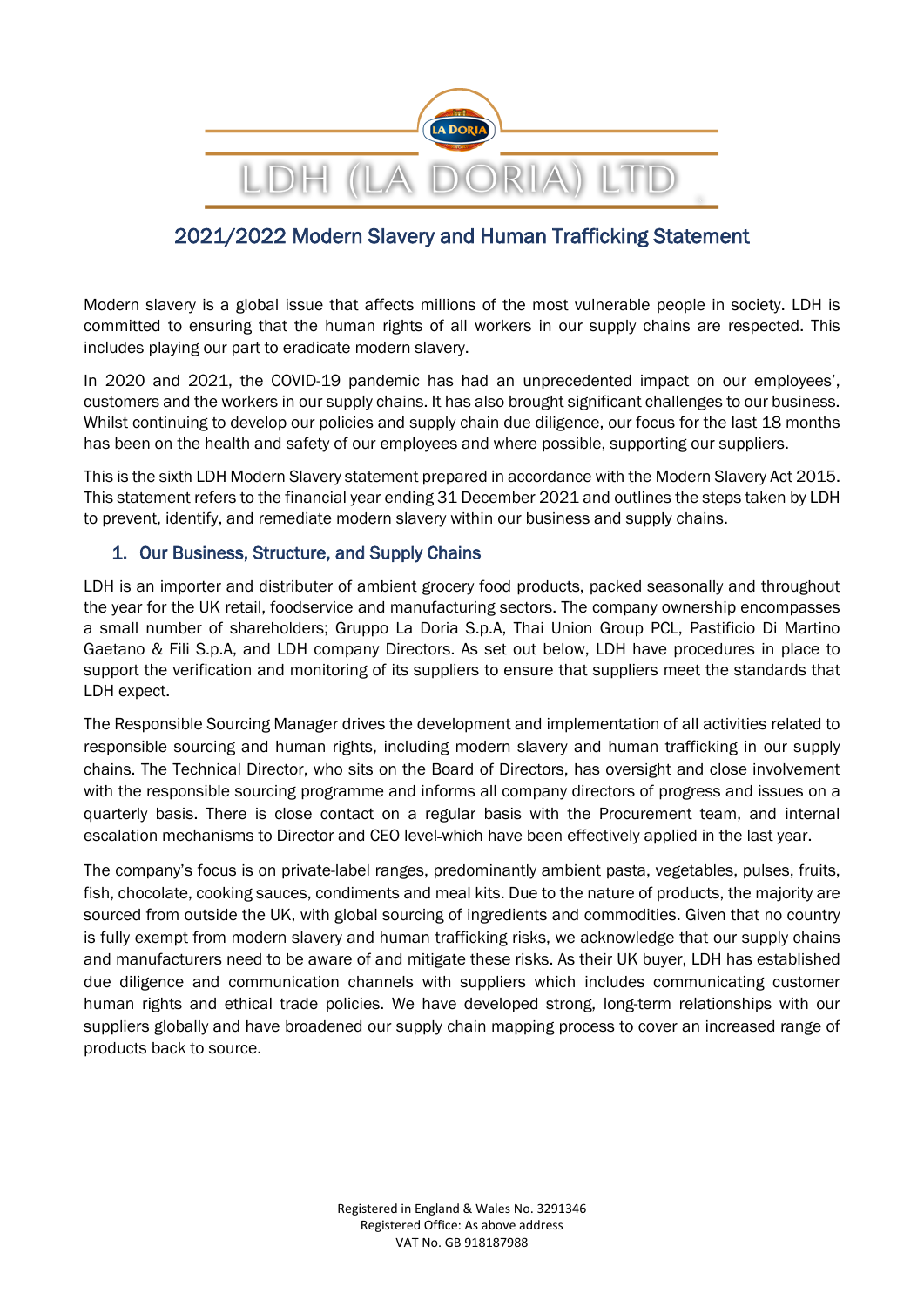

# 2. LDH policies and due diligence in relation to modern slavery

In line with the United Nations Guiding Principles on Business & Human Rights (2011), we are committed to upholding the principles set out in the UN Declaration on Human Rights and the International Labour Organisation (ILO) Declaration on Fundamental Principles and Rights at Work (1998). Pursuant to these principles, LDH (La Doria) Ltd (LDH) has developed systems and controls to identify and address the risk of modern slavery within our business and supply chains.

In 2018, we began developing our responsible sourcing strategy. This included the creation and implementation of LDH's responsible sourcing risk assessment framework. In early 2021, we enhanced our due diligence process by updating our risk assessment framework, and through the creation of a company-wide Human Rights Policy and a Supplier Code of Conduct, covering modern slavery and human trafficking. These documents were created with support from an external human rights consultant and from stakeholders across the business.

LDH has a whistleblowing policy which sets out the process for our employees to raise any concerns that they may have in relation to compliance with our legal obligations, including in relation to modern slavery and human trafficking. Our whistleblowing policy ensures that there is adequate protection for employees who raise grievances or make protected disclosures.

### Site Approval

LDH have been a member of Sedex (Supplier Ethical Data Exchange) since 2007 and we require all of our suppliers to be Sedex members and to complete the Sedex Self-Assessment Questionnaire (SAQ). Updated on an annual basis, this is the first step in helping us understand at individual site level the working conditions, recruitment, labour management, policies and workforce demographics. In addition, we continue the process of mapping all supply chains back to source with in-depth details regarding farm workers and vessel crews.

Audits to assess compliance against the ETI Base Code and assessments such as GRASP are helpful in determining whether human rights risks and violations are present. But they are only one tool within the evolving LDH toolkit against modern slavery. Open and transparent relationships with our suppliers are also essential in order to know, understand and improve working conditions in our supply chains. Our assessment process for supplier selection is conducted with a view to forming long-term partnerships with frequent communication, both remotely and on-site. We carry out these assessments using a range of technical and ethical performance indicators and targets, including risk assessments, action plans, supply chain mapping and social audits.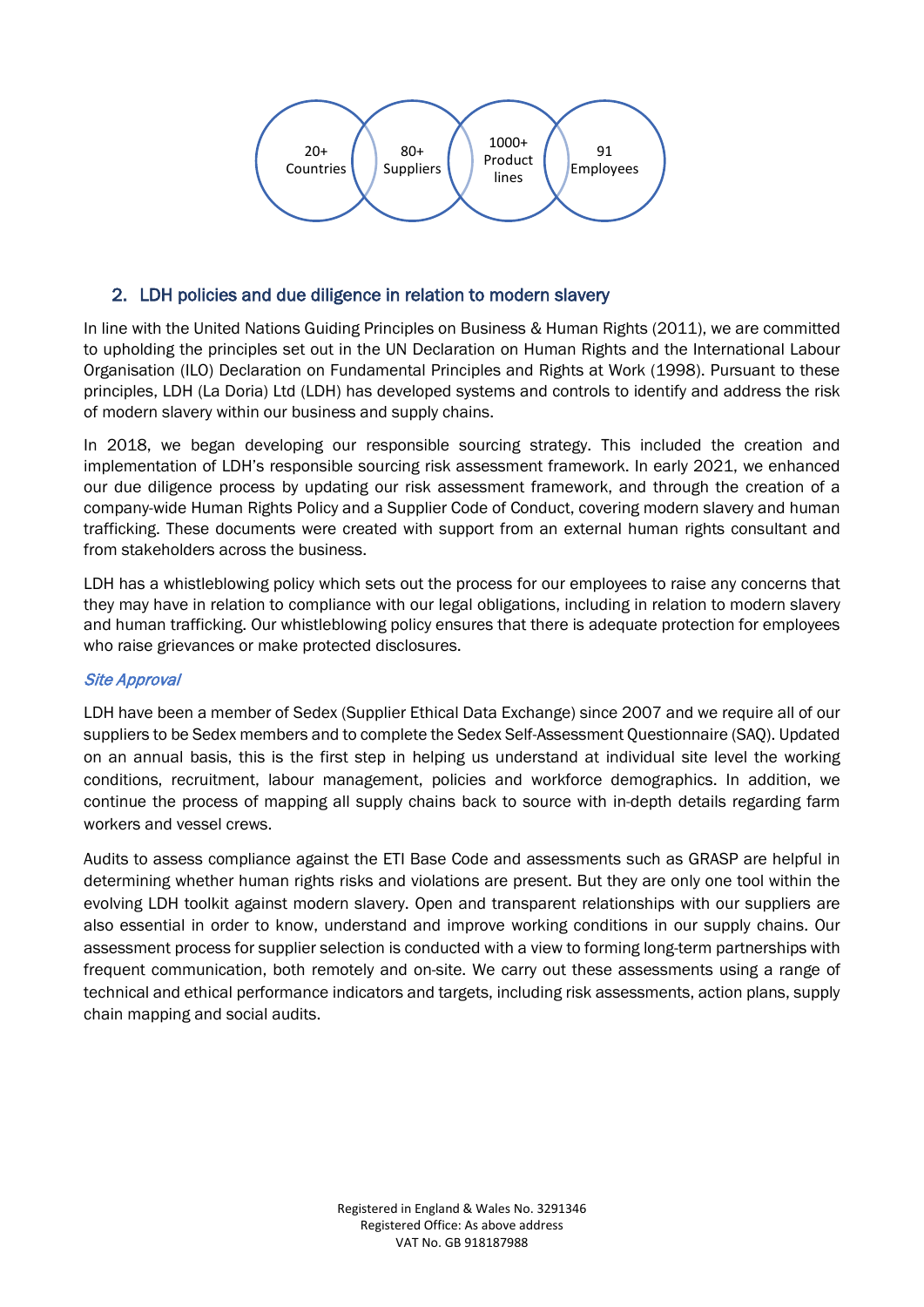# Human Rights Due Diligence Process



### Human Rights Policy

Our Human Rights Policy outlines the minimum standards that we follow, and that we expect our suppliers to follow in order to ensure human rights in the workplace. The Policy applies to all our own operations, and to our supply chains, and is based on the ETI base code.

### Supplier Code of Conduct

Our Supplier Code of Conduct was created in early 2021. The Supplier Code of Conduct sets out LDH's expectations of our suppliers, labour providers, service providers, contractors, and sub-contractors (collectively referred to as "suppliers") with respect to social and environmental practices. Suppliers are responsible for ensuring that this Code of Conduct and all relevant laws and regulations are complied with in their business and in their supply chains. Where the requirements of this Supplier Code of Conduct set a higher standard than is required by local laws and regulations, suppliers must align with the requirements of this Supplier Code of Conduct. We expect our suppliers to communicate the principles of this Code to workers and suppliers in their supply chain. This document is reviewed as part of an annual LDH document review to ensure it continues to be relevant.

### Supply Chain Mapping

We recognise that modern slavery risks exist in our supply chains, and we have therefore taken practical steps to identify and prioritise addressing these risks. In early 2021, we further enhanced our responsible sourcing strategy by creating a new supply chain mapping template and distributing this to our supplier base. Our new mapping template collects more detailed information at farm and vessel level, enabling us to look at areas of potential risk beyond our tier 1 suppliers.

#### Risk Assessments

Each year all of our tier 1 suppliers are risk assessed against LDH's responsible sourcing risk assessment framework. In 2021, our risk assessment methodology was updated and includes information from SMETA audit reports, Sedex SAQs, Sedex inherent risk scores, as well information on the capacity and capability of the site to manage ethical issues. Each supplier that we work with is scored against these criteria and

> Registered in England & Wales No. 3291346 Registered Office: As above address VAT No. GB 918187988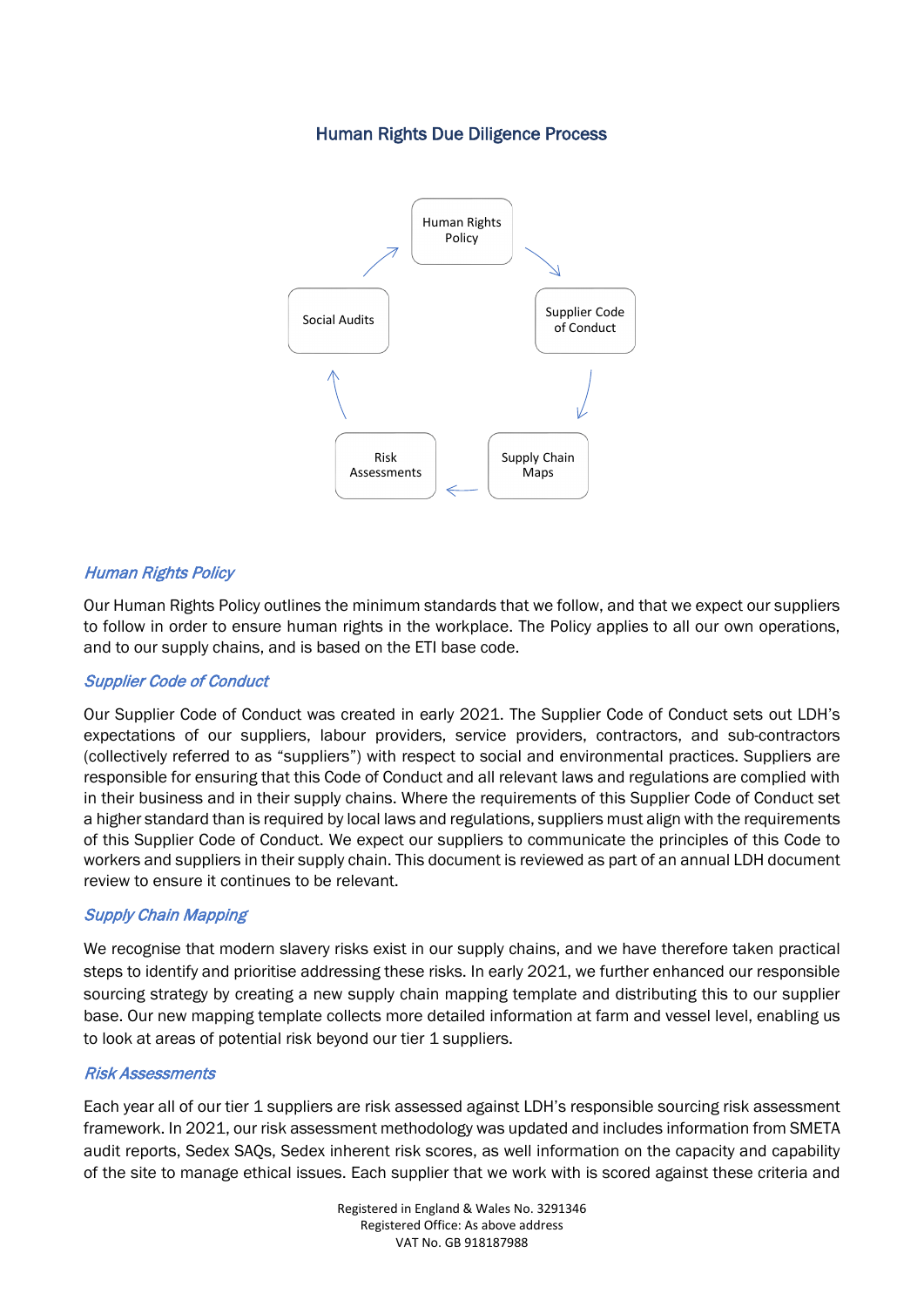the outcome of the assessment is a better understanding of the modern slavery and human rights risks by supplier. This risk rating helps to prioritise and inform annual supplier action plans, which are developed in dialogue with suppliers.

### Social Audits

SMETA (Sedex Members Ethical Trade Audit) audits are conducted at sites by third party auditors on a risk basis as determined by customer policy. Audits provide verified visibility of working conditions and insight into worker feedback. The SMETA audit reports on Sedex provide a record of compliance against the Ethical Trading Initiative's (ETI) Base Code. Compliance to the ETI Base Code is widely regarded as the most rigorous benchmark at factory level of best practice for working conditions, verifying labour agencies, recruitment fees, and grievance channels. In addition, an increasing number of our supply chains are implementing Global G.A.P GRASP at farm level, assessing the risks associated with child labour and forced labour.

# 3. Performance Indicators and Targets

To date, LDH has primarily used Sedex to understand and monitor supplier ethical progress and performance through SAQs and SMETA audits. The latter give a full understanding of whether the supplier is compliant with national labour legislation, and the ETI Base Code. Building on that, we deploy our responsible sourcing assessment framework to evaluate supplier performance against known risks and indicators.

We recognise it is important to work with all of our suppliers, but we prioritise high risk sites for action plans, before moving onto medium risk sites. Sites should continue to improve as we continue to have detailed and targeted conversations with suppliers on forced labour risks and solutions.

Our targets for the next three years focus on moving all high and medium risk suppliers to medium or low risk, and to increase our visibility at lower tiers of the supply chain. We plan to achieve this progress through the action plans and continued close dialogue with, and monitoring of, supplier performance. In practical terms, we recognise the importance for workers in our supply chains to raise grievances, and this is actively monitored through our risk assessment process. We are working with suppliers to improve these feedback and dialogue mechanisms.

Suppliers that fail to improve in accordance with their action plan are required to take immediate corrective action. LDH provides increased support and assistance where necessary to help build capacity and capability.

# 4. Training and Capacity Building

We are committed to raising awareness about human rights risks, including modern slavery, across our business and our supply chains. In 2018, a training programme for relevant staff was developed to help them to understand and identify modern slavery risks. This programme was aimed at increasing capabilities for detecting modern slavery during technical supplier audits, which complements visibility provided by SMETA audits. In addition, modern slavery training was conducted at Director level in 2018, with the participation of 80% of relevant staff. We have invested in Stronger Together training with a member of the Responsible Sourcing team attending.

Our staff training demonstrates a pro-active approach to addressing these complex ethical issues. To support this further we are evolving and strengthening our approach to provide a greater understanding of the issues surrounding modern slavery from the source of the product and throughout the supply chain. This will enable us to advance the development of skills, processes and resources within our organisation. Further training and capacity building is being planned for relevant staff across LDH.